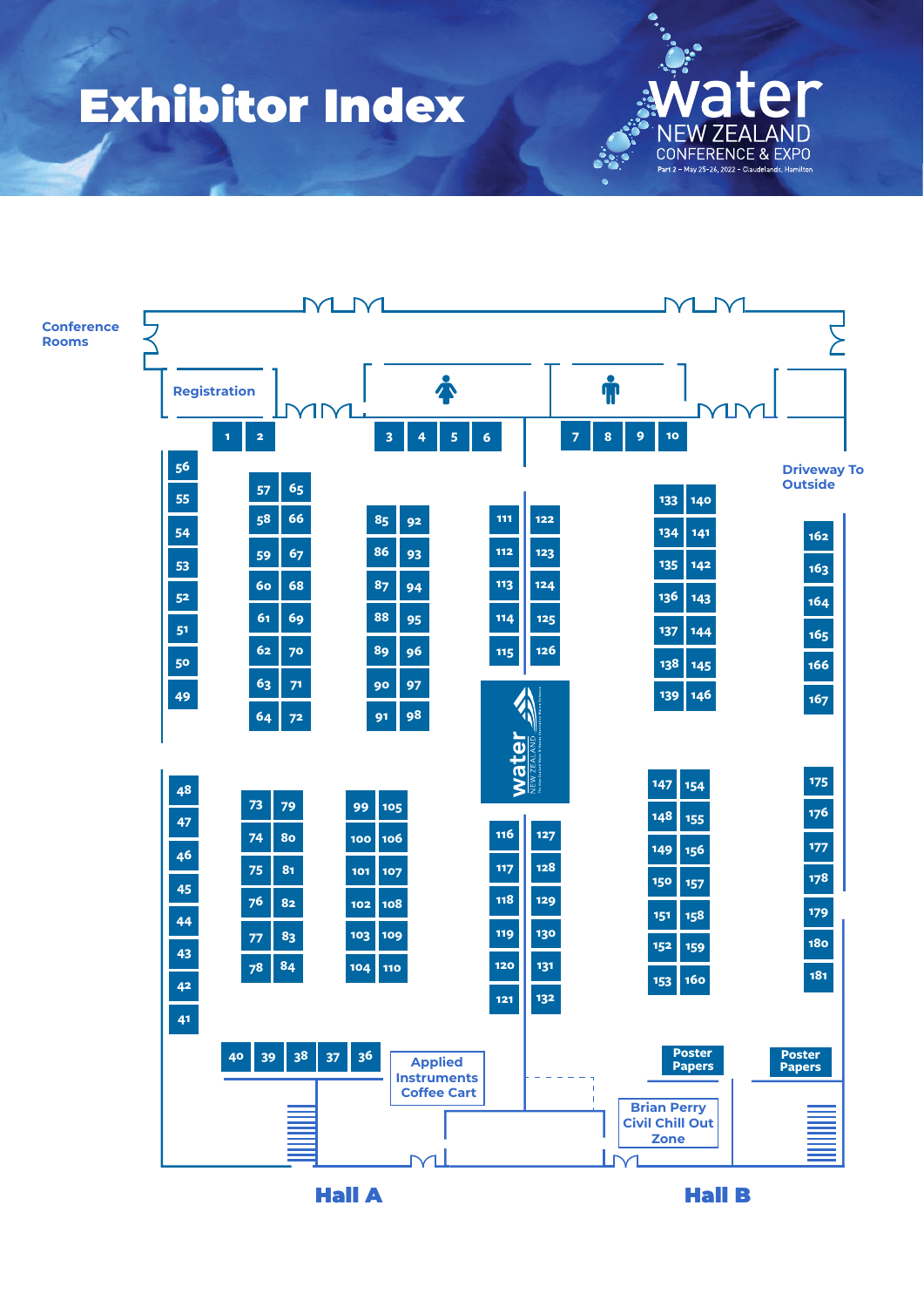# **Exhibitor Index**

#### **15+ Year Exhibitors**

#### **10+ Year Exhibitors**

| Acqua by Davey / Davey Water Products 39 - 40 |  |
|-----------------------------------------------|--|
|                                               |  |
|                                               |  |
|                                               |  |
|                                               |  |
|                                               |  |
|                                               |  |
|                                               |  |
|                                               |  |
|                                               |  |
|                                               |  |
|                                               |  |

### **Exhibitors**

| Eurofins Food and Water Testing NZ 126 |  |
|----------------------------------------|--|
|                                        |  |
|                                        |  |
|                                        |  |
|                                        |  |

| Pacific Technologies |  |
|----------------------|--|
|                      |  |
|                      |  |
|                      |  |
|                      |  |